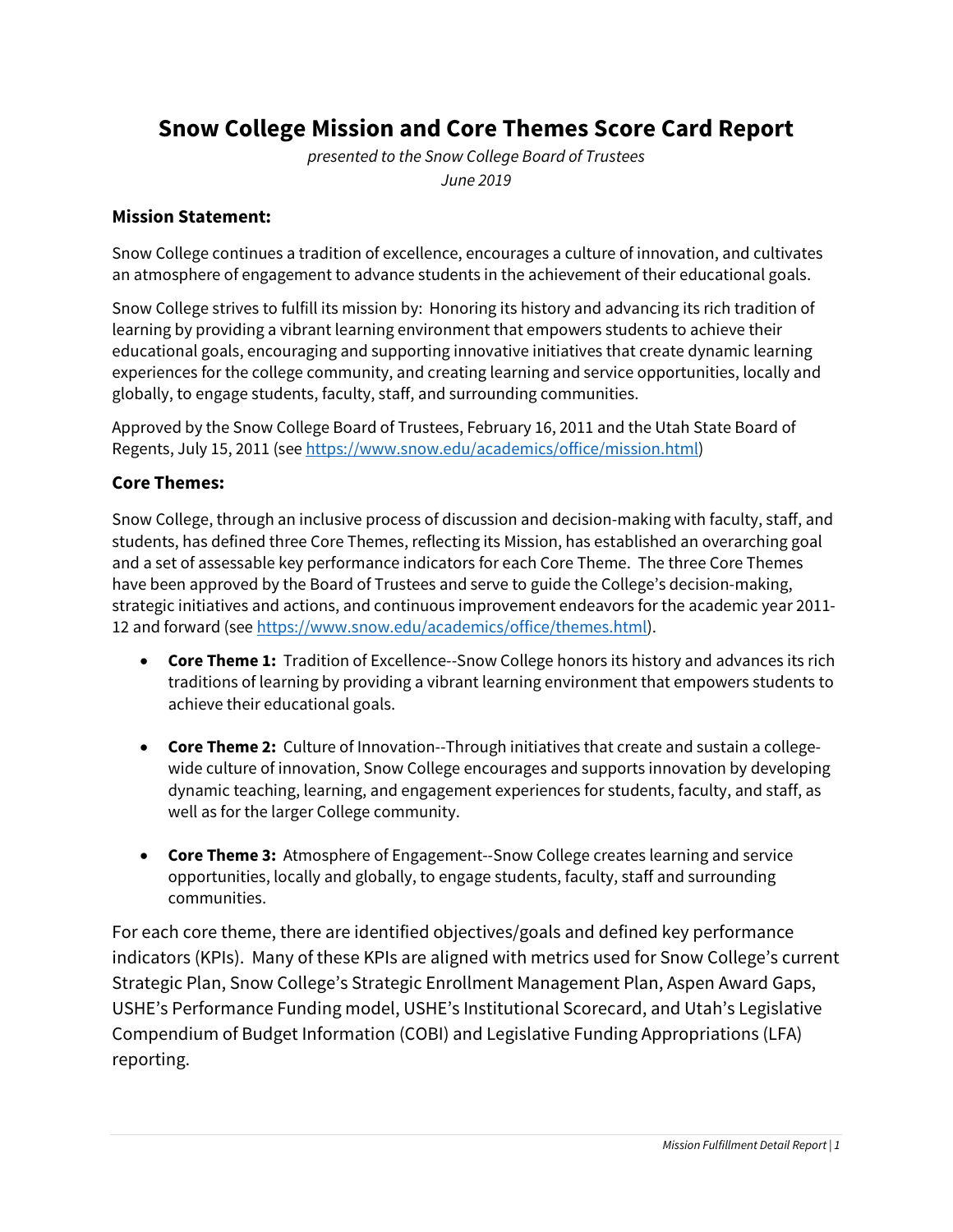# **Measures and Target Determination:**

Data collection for all KPI measures begins fall semester 2012 and is reported annual using fall semester or fiscal year information. Nearly all the KPIs use the most current five-year rolling average as the target measure. The exceptions are distinct targets for (1) student satisfaction measures that use the most recent Community College Survey of Student Engagement (CCSSE) top performing college scores, and (2) success rate goals reported to USHE for all students and minority students. Each KPI compares the most recent data point to the five-year-rolling average and determines target completion using a three-point scale. This three-point scale uses a normal distribution standardized score as follows:

- **On Target:** Current measures that are within plus-or-minus (+/-) one standard deviation of the average.
- **Exceeds Target:** Current measures that are greater than one positive standard deviation of the average  $(x > +1)$ .
- **Below Target:** Current measures that are less than one negative standard deviation of the average  $(x < -1)$ .



This report details Snow College's current progress for each core theme using respective KPI target measures. Rationale for each KPI measure is also provided. This is consistent with NWCCU's accreditation reporting requirements for comprehensive mission fulfillment. The summary data below indicate that Snow College is **on target** toward mission fulfillment.

## **Summary:**

| Core Theme                             | # of $KPI$<br><b>Measures</b> | #<br>Exceeding<br>Target | # On<br>Target | #<br>Below<br>Target | Overall |
|----------------------------------------|-------------------------------|--------------------------|----------------|----------------------|---------|
| Core Theme 1, Tradition of Excellence: | 26                            | 8                        | 10             | 8                    |         |
| Core Theme 2, Culture of Innovation    | 12                            | 4                        | 8              | 0                    |         |
| Core Theme 3, Atmosphere of Engagement | 17                            | $\overline{2}$           | 14             |                      |         |
| <b>Totals</b>                          | 55                            | 14                       | 32             | 9                    |         |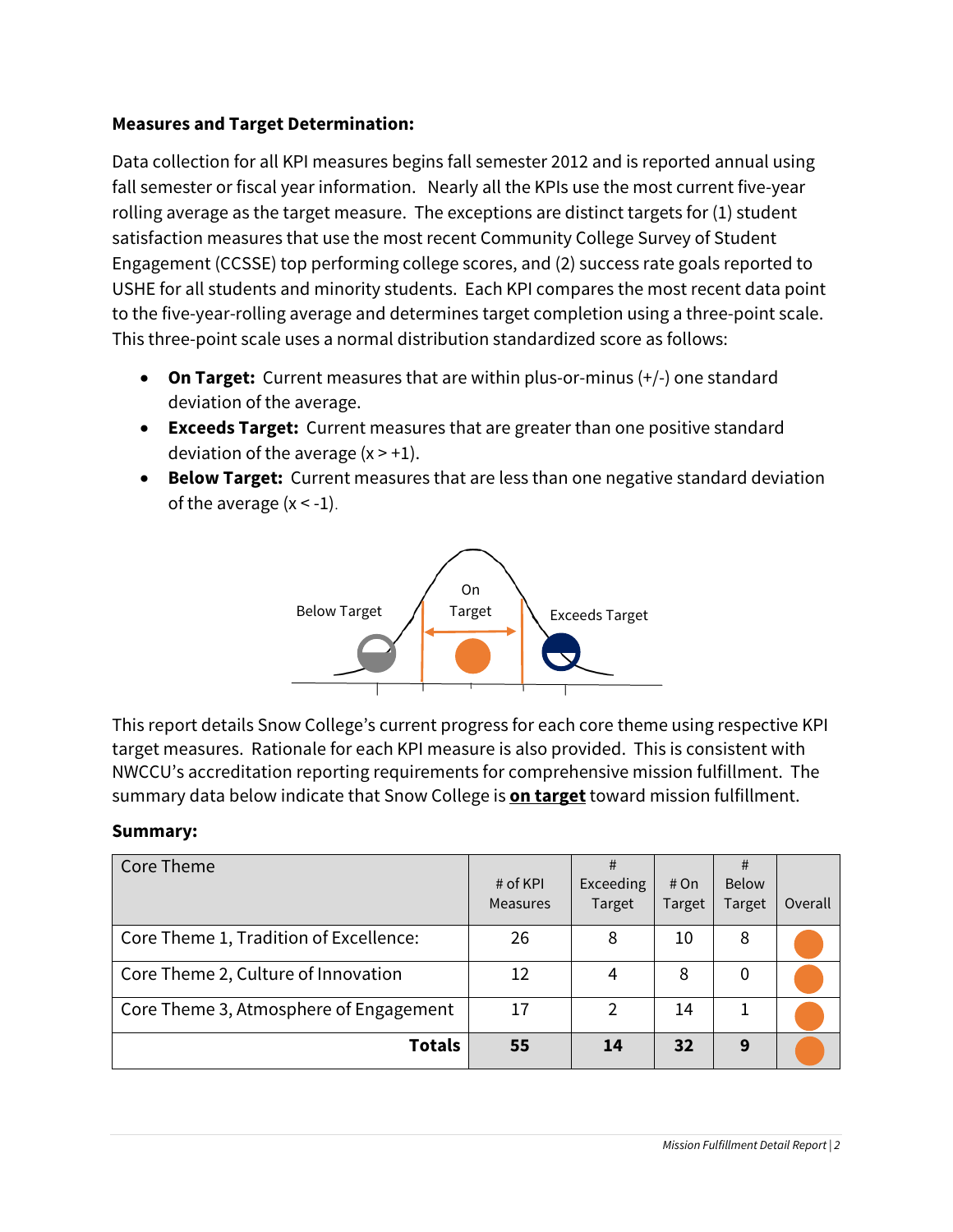# **CORE THEME 1 • TRADITION OF EXCELLENCE**

*Snow College honors its history and advances its rich tradition of learning by providing a vibrant learning environment that empowers students to achieve their educational goals*

### **Objectives**

|  |  |  |  | Goal 1: Provide for student achievement of degree and/or certificate learning outcomes |  |
|--|--|--|--|----------------------------------------------------------------------------------------|--|
|--|--|--|--|----------------------------------------------------------------------------------------|--|

| Key Performance Indicator (KPI)                           | <b>Current Grade</b><br>Target |                            |  |
|-----------------------------------------------------------|--------------------------------|----------------------------|--|
| 1.a: Student accomplishment of General Education outcomes | 2.0                            | 1.4<br>On Target           |  |
| 1.b: Recognized General Education Outcome achievement     | 75%                            | 75%<br>On Target           |  |
| 1.c: Number of degrees and/or certificates awarded        | 965                            | 1,055<br>Exceeds<br>Target |  |

**Rationale:** These indicators provide evidence of the quality of Snow College's general education program and other undergraduate programs. These indicators are meaningful because they address a primary reason most students attend college: to achieve their learning goals prior to transfer and/or graduation to a four-year degree or to earn the requisite knowledge and skills for immediate job placement. Snow College seeks to provide a high-quality general education program that aligns well with state and nationally recognized essential learning outcomes and helps student recognize their role as lifelong learners. Program specific outcomes match with state and regional program articulation agreements, independent national accreditation standards, and relevant business/industry job criteria to safeguard a seamless transition to advanced college programs and/or workforce placement. Student accomplishment of General Education outcomes is achieved through regular signature assignment assessments that address specific general education knowledge areas. These signature assignments are rated on a three-point rubric scale (1 = below achievement, 2 = achievement, 3 = exceeds achievement). Student recognized achievement of general education outcomes is collected at the course level each semester using Snow College's course evaluation system. Snow College reports the number of degrees/certificates awarded each year to state and federal agencies.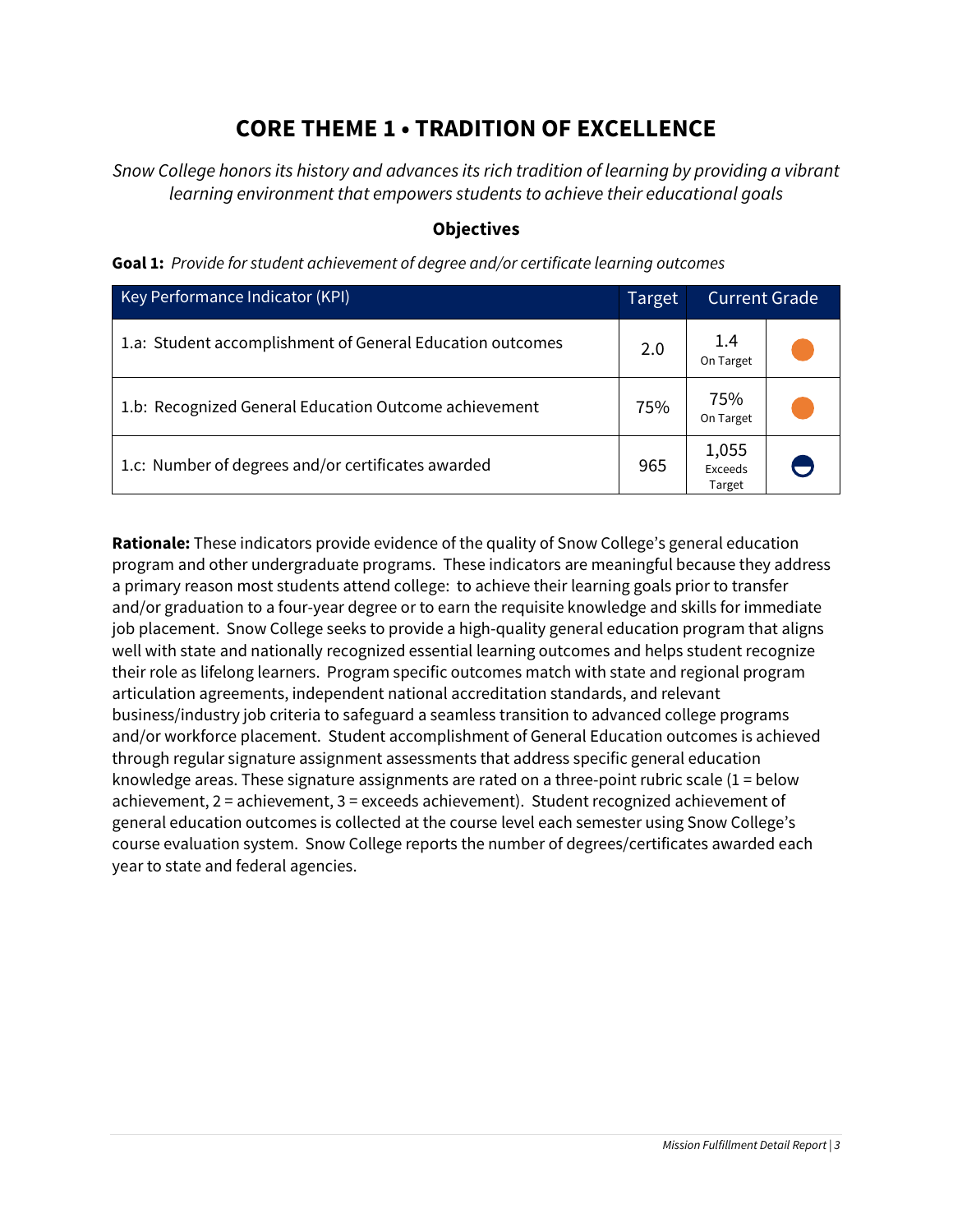**Goal 2:** *Promote efficiency in academic outcome achievement*

| Key Performance Indicator (KPI)                                                   | <b>Current Grade</b><br>Target |                          |  |
|-----------------------------------------------------------------------------------|--------------------------------|--------------------------|--|
| 2.a: Percent of undergraduates completing 30 or more credits per<br>academic year | 60%                            | 59%<br>On Target         |  |
| 2.b: Average time to associate-level degree completion in years                   | 2.0                            | 1.3<br>Exceeds<br>Target |  |
| 2.c: Number of degrees per 100/FTE                                                | 30                             | 28<br>Exceeds<br>Target  |  |
| 2.d: Quantitative Literacy completion rates (%) for underprepared<br>students     | 55%                            | 36%                      |  |

**Rationale:** These indicators provide evidence of timely student progress toward their learning goals. Snow College seeks to help all undergraduate students understand the value of the degree or stackable credential as a signpost supporting their pathway to success. By offering a tuition break at 10 or more credits, students are encouraged to take full semester loads. This enables them to stay on track and graduate on time while saving money, as shown in standard measures of first and secondyear retention. A main obstacle to timely graduation is college math completion. As an open institution, Snow College strives to provide math remediation that effectively and efficiency prepares students to complete one of three college-level math pathways. Using the average time to associate level degree completion, allows the college to measure the efficacy of overall student learning goal achievement. In addition, these measures answer to the Utah System of Higher Education's institutional performance metrics and support Utah's 2020 initiative that recognizes the direct link between educational achievement and economic prosperity.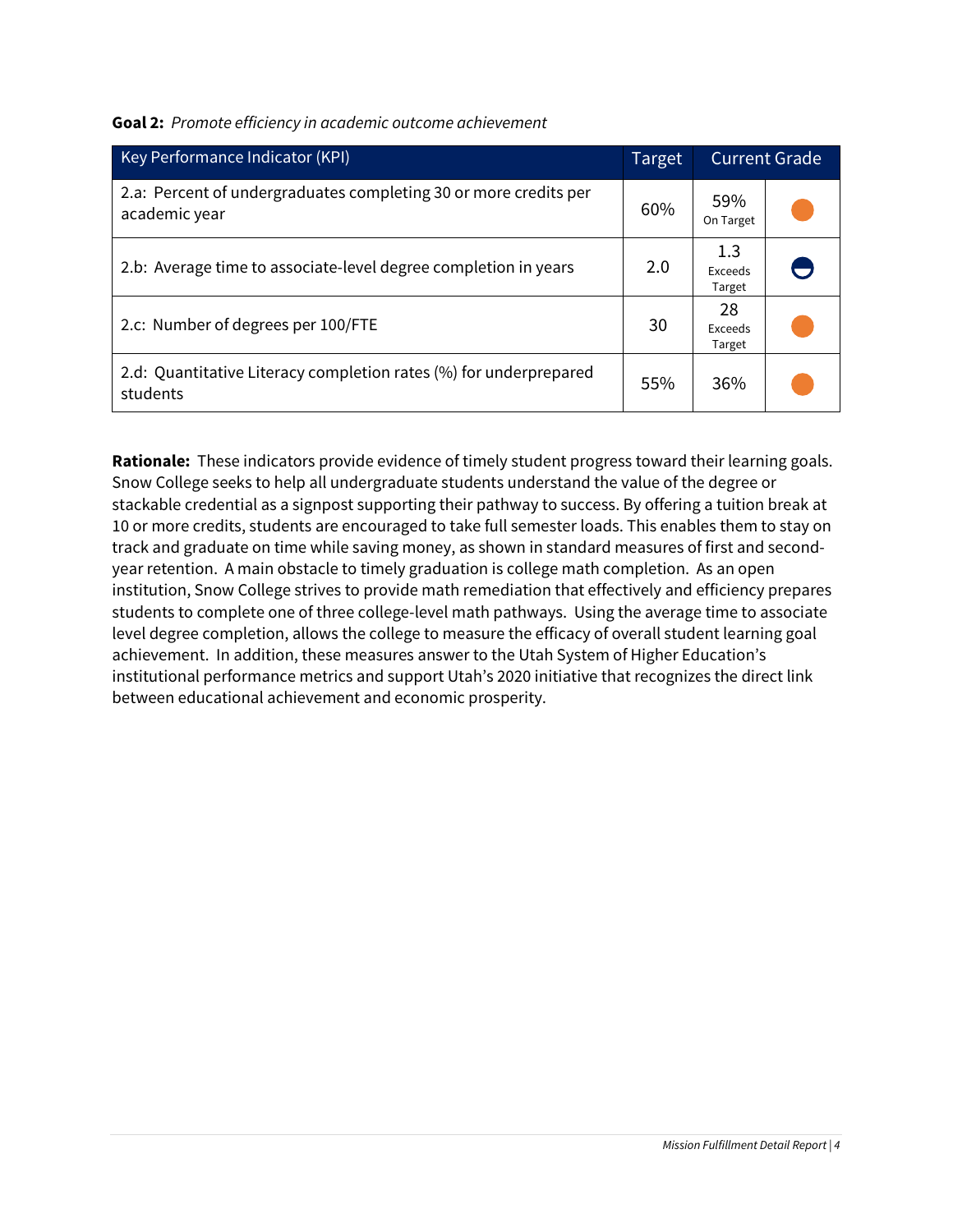| Key Performance Indicator (KPI)                                             | Target | <b>Current Grade</b>         |  |
|-----------------------------------------------------------------------------|--------|------------------------------|--|
| 3.a: Persistence rates from fall to spring of all undergraduate<br>students | 75%    | 70%<br><b>Below Target</b>   |  |
| 3.b: New freshmen fall-to-fall persistence rates                            | 66%    | 55%<br><b>Below Target</b>   |  |
| 3.c: Graduation rates of first-time freshman cohorts at 150% of<br>time     | 50%    | 45%<br><b>Exceeds Target</b> |  |
| 3.d: Transfer rates of first-time freshman cohorts at 150% of time          | 30%    | 35%<br><b>Exceeds Target</b> |  |
| 3.e: Success rates of first-time freshman cohorts at 150% of time           | 85%    | 80%<br>On Target             |  |
| 3.f: Outcome achievement of first-time students at six years                | $90\%$ | 86%<br>On Target             |  |

**Rationale:** These indicators provide evidence of undergraduate achievement. Graduation and transfer are two main pillars of Snow College's mission statement. The graduation rate accounts for first-time freshman students who earn a degree within six semesters and the transfer rate represents first-time freshman students who transfer to another institution without a degree within the same time frame. Since many Snow College graduates also transfer, the success rate accounts for all students who realized their learning goals either through graduation and/or transfer. The outcomes achievement measure extends the assessment of student success beyond 150% of time to the four, six, and eight-year mark. Snow College uses national peer group graduation and transfer rates as benchmarks. The IPEDS peer group is a group of comparable public and similarly sized institutions that are degree-granting four-year, primarily associate's Carnegie classification of Associate's Dominant. The Utah System of Higher Education uses the success rate and the outcome achievement rate at six years as institutional performance measures.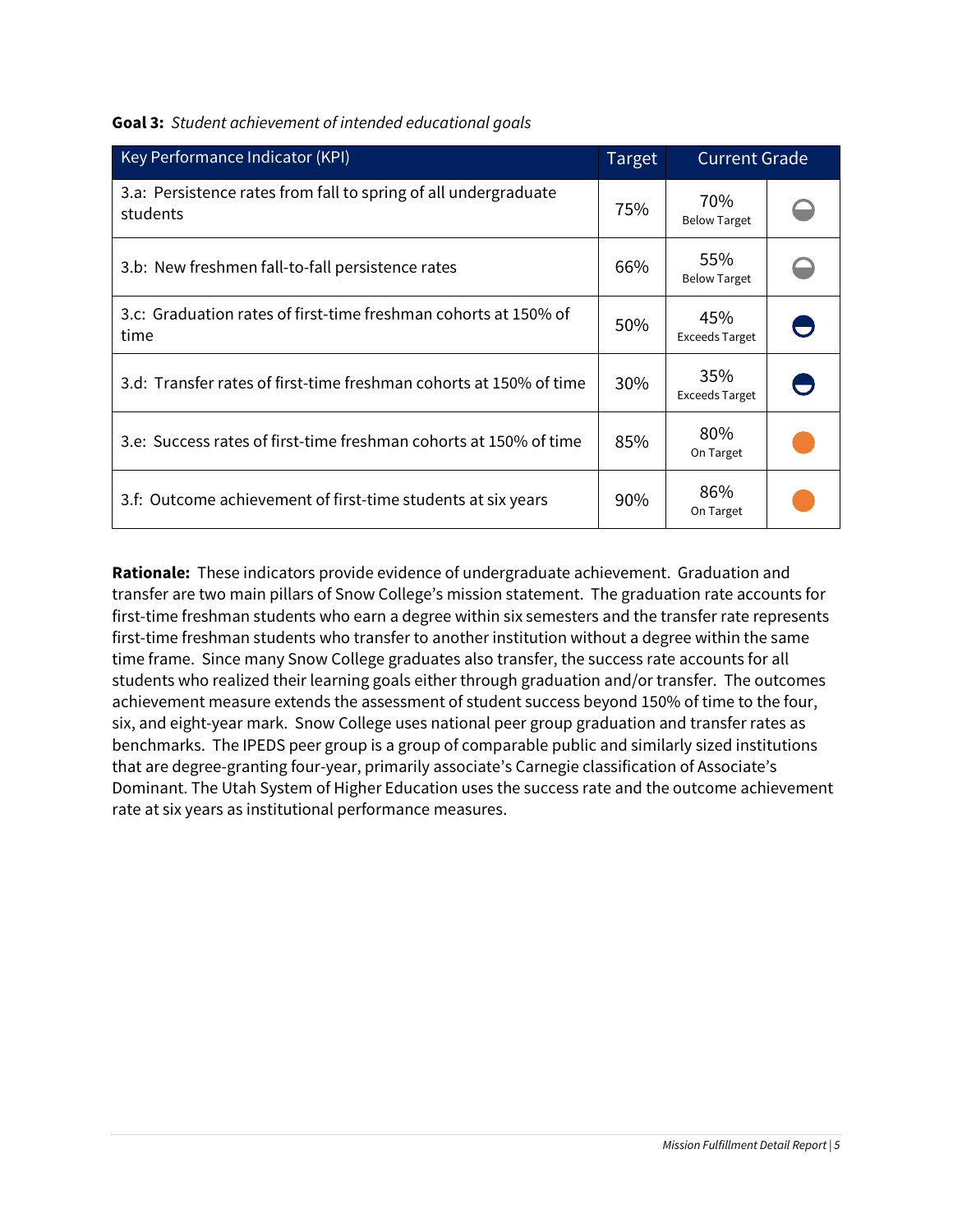|  | Goal 4: Student employment and workforce placement success |  |  |  |
|--|------------------------------------------------------------|--|--|--|
|--|------------------------------------------------------------|--|--|--|

| Key Performance Indicator (KPI)                   | Target | <b>Current Grade</b> |  |
|---------------------------------------------------|--------|----------------------|--|
| 4.a: Licensure and certification pass rates       | 80%    | 80%<br>On Target     |  |
| 4.b: Job placement within six years of graduation | 70%    | 70%<br>On Target     |  |

**Rationale:** This indicator provides evidence that the college fulfills its responsibility to provide workforce training, career education, and job placement to career and technical education undergraduates. Licensure and certification rates are reported annually by respective CTE programs and attest that students are either (1) qualified for immediate employment or job promotion or (2) are prepared to become self-employed. Utah's Department of Workforce services provides student wagematch data. Snow College compares this information to declared major records to account for distinct job placement and wage earnings. It is used at the six-year mark to mitigate the effect of students who augment their credentials by transferring to four-year programs or take non-major associated jobs immediately after graduation.

| Key Performance Indicator (KPI)                             | Target | <b>Current Grade</b>         |  |
|-------------------------------------------------------------|--------|------------------------------|--|
| 3.a: Minority student success rates at 150% of time         | 66%    | 63%<br>On Target             |  |
| 3.b: First generation student success rates at 150% of time | 50%    | 40%<br><b>Below Target</b>   |  |
| 3.c: Pell grant student success rates at 150% of time       | 40%    | 41%<br><b>Exceeds Target</b> |  |
| 3.c: Service area student success rates at 150% of time     | 50%    | 38%<br><b>Below Target</b>   |  |

#### **Goal 5:** *Support of underserved populations*

**Rationale:** These indicators provide evidence of undergraduate recruitment, retention and success. The college seeks a diverse student body that is representative of the state and attentive to the college's service region population. The college also seeks to "close the gaps" to student persistence and success, as shown in measures of first- and second-year retention, and the percentage of students who complete their studies in a timely manner, as shown by standard measures of success (graduation and/or transfer). Snow College's service region represents some of the poorest counties in the state of Utah, making reasonably priced tuition and fee rates vital to institutional success. Collectively these measures empower the college to meet local and state-wide economic needs for a well-educated citizenry.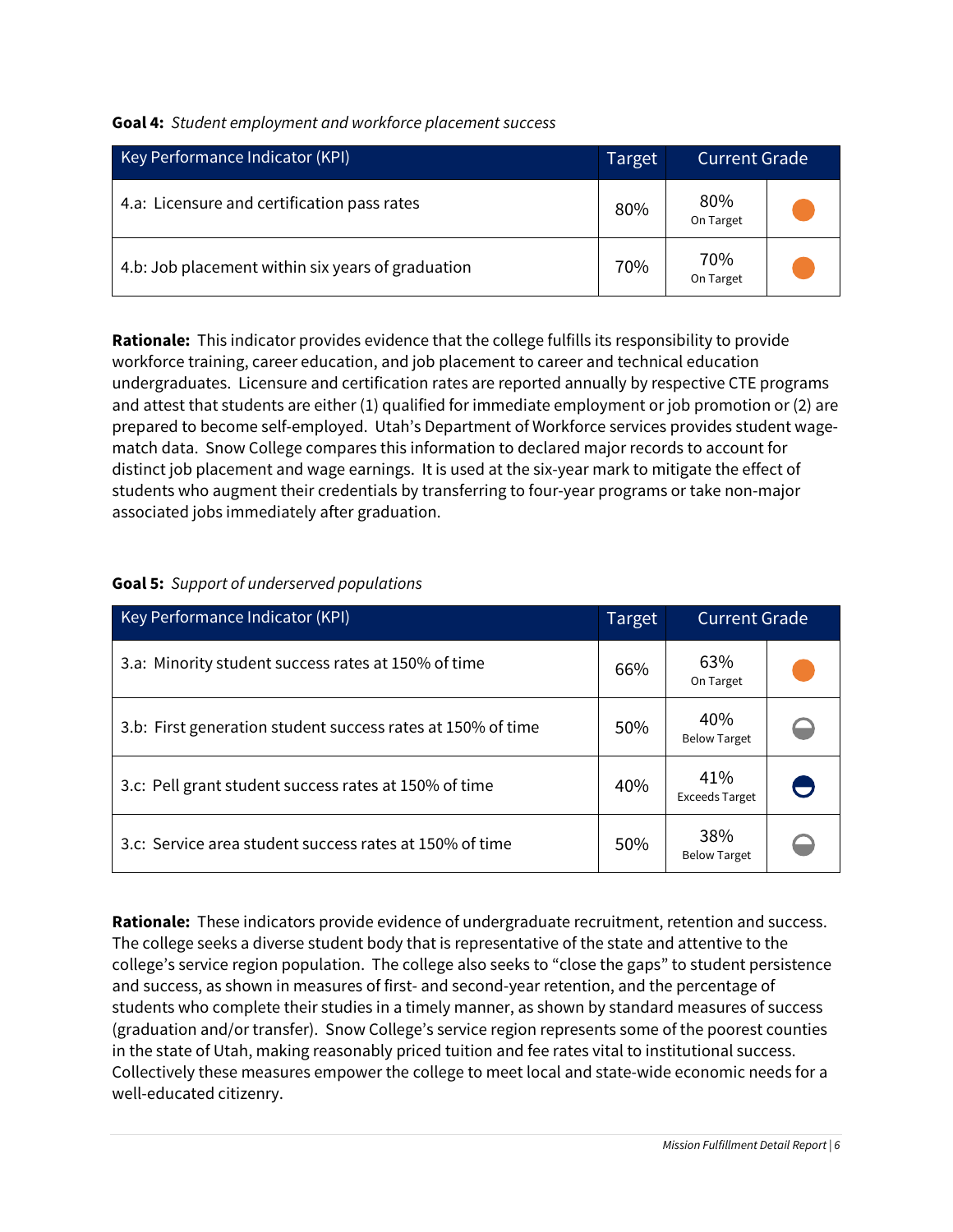| Key Performance Indicator (KPI)                                                         | Target | <b>Current Grade</b>         |  |
|-----------------------------------------------------------------------------------------|--------|------------------------------|--|
| 6.a: CCSSE Active and Collaborative Learning scores                                     | 60%    | 61%<br><b>Exceeds Target</b> |  |
| 6.b: CCSSE Student Effort scores                                                        | 59%    | 56%<br><b>Below Target</b>   |  |
| 6.c: CCSSE Academic Challenge scores                                                    | 57%    | 54%<br><b>Below Target</b>   |  |
| 6.d: CCSSE Student-Faculty Interaction scores                                           | 60%    | 51%<br><b>Below Target</b>   |  |
| 6.e: CCSSE Support for Learners scores                                                  | 61%    | 57%<br><b>Below Target</b>   |  |
| 6.f: Course evaluation satisfaction scores                                              | 1.90   | 1.93%<br>On Target           |  |
| 6.g: Percent of exiting students who would refer Snow College to<br>a potential student | 80%    | 87%<br><b>Exceeds Target</b> |  |

#### **Goal 6**: *Effective educational practice and student satisfaction*

**Rationale:** These indicators provide student-perceived evidence of the quality of Snow College undergraduate experience. The Community College Survey of Student Experience (CCSSE) benchmarks represent five key areas that educational research has shown to be important to students' college experiences and educational outcomes. Snow College seeks to maximize the student experience by matching and exceeding top performing college scores in each of the five areas. Snow College students can express their satisfaction with their course experiences each semester using Snow College's on-line course evaluation system. Snow College's reputation as a high-quality educational institution is supported by an indirect, multi-generational word-of-mouth alumni campaign. Referral information collected from distinct entering and exiting student surveys speaks to the general quality of the student experience and helps the institution improve upon its reputation.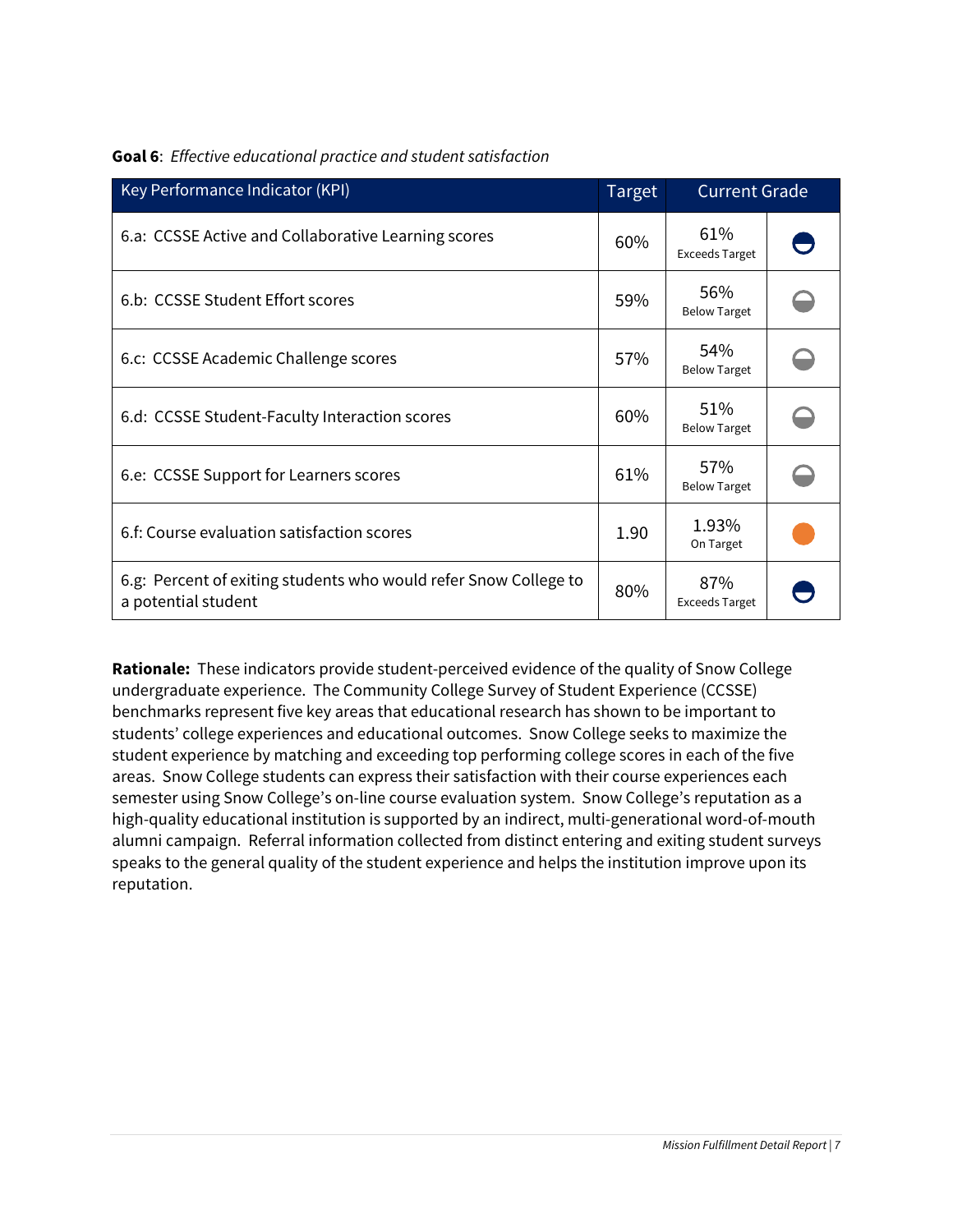# **CORE THEME 2 • CULTURE OF INNOVATION**

*Snow College encourages and supports innovation by developing dynamic teaching, learning, and engagement experiences for students, faculty, and staff, as well as for the larger College community.*

### **Objectives**

#### **Goal 1:** *Resource allocation to promote assessment-based innovation*

| Key Performance Indicator (KPI)                                         | Target | Current Grade '               |  |
|-------------------------------------------------------------------------|--------|-------------------------------|--|
| 1.a: Resources allocated toward innovative/best practice<br>initiatives | 50K%   | 75K%<br><b>Exceeds Target</b> |  |

**Rationale:** This indicator provides evidence of the college's commitment toward developing best practices in student learning. Line item, specific program budget re-allocations, and the acquisition of grant funds are used to assess the institution's overall commitment to the innovative student learning efforts of faculty and staff.

#### **Goal 2:** *Incorporation of new/best practices that maximize student success*

| Key Performance Indicator (KPI)                                                                     | Target | <b>Current Grade</b>         |  |
|-----------------------------------------------------------------------------------------------------|--------|------------------------------|--|
| 2.a: Course evaluation scores that recognize high impact<br>classroom practices.                    | 3.5%   | 3.5<br>On Target             |  |
| 2.b: Number of faculty participating in workshops and/or<br>professional development opportunities. | 30%    | On Target                    |  |
| 2.c: Institutional DFWI rate                                                                        | 20%    | 15%<br><b>Exceeds Target</b> |  |
| 2.d: Number of course re-designs (per year) based on identified<br>learning achievement gaps        | 10     | On Target                    |  |
| 2.e: Number of syllabi revised (per year) to improve learning<br>outcomes and assessment            | 25%    | 25%<br>On Target             |  |
| 2.f: Number of new courses (per year) developed based on high<br>impact practices                   | 5      | <b>Exceeds Target</b>        |  |

**Rationale:** These indicators provide feedback on the degree to which imported innovations and best practices are working at the College. They are assessed using scores obtained from distinct course evaluation questions that address course rigor, engaged instruction, media and course material relevance, and the degree to which the course integrates with or applies to other course(s) or life learning. These scores provide immediate feedback to the institution and can be disaggregated for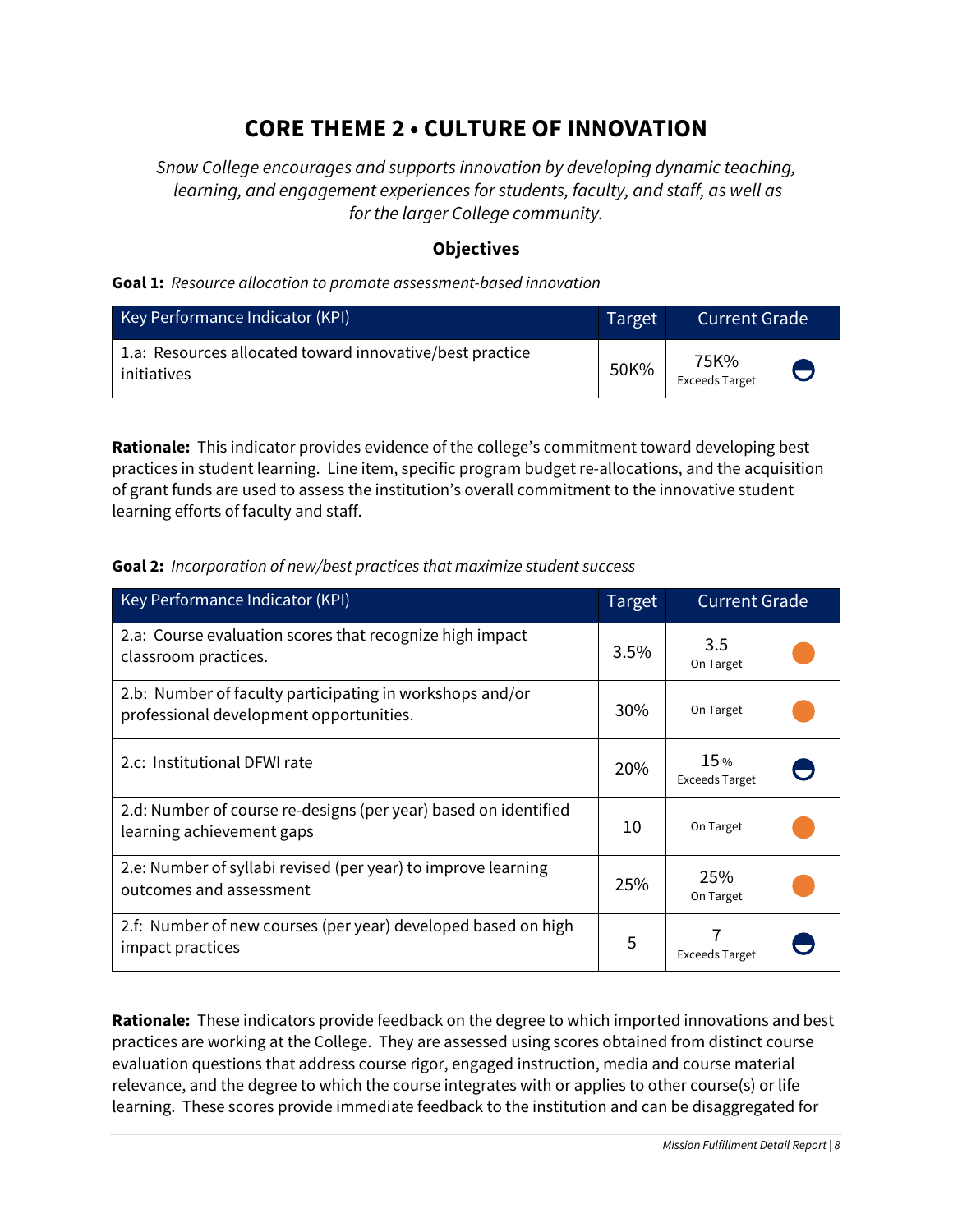assessment at various levels of the college (division, department/program, course or section) at the end of each academic term. In addition, junior faculty annually report to deans and department chairs the degree to which they incorporate best practice(s) and professionalism. Faculty seeking tenure and/or rank advancement are reviewed every three years using criteria that address their commitment to lifelong learning and professional development opportunities that advance their teaching. Course, program, and division DFWI rates inform faculty on the balance of instructional rigor and student learning support particular to achievement at-risk populations (first generation students, minority students, academically underprepared students, and financially challenged students). Snow College's annual academic assessment day allows faculty to collect, analyze and report course-to-program-level learning outcome achievement, which includes plans for improved student learning, and five-year program reviews address specific curricular changes and program improvements to advance student success. Finally, Snow College's General Education and Curriculum committees regularly review existing syllabi and approve new course syllabi with attention directed toward high impact practice implementation and assessment-driven student learning outcomes.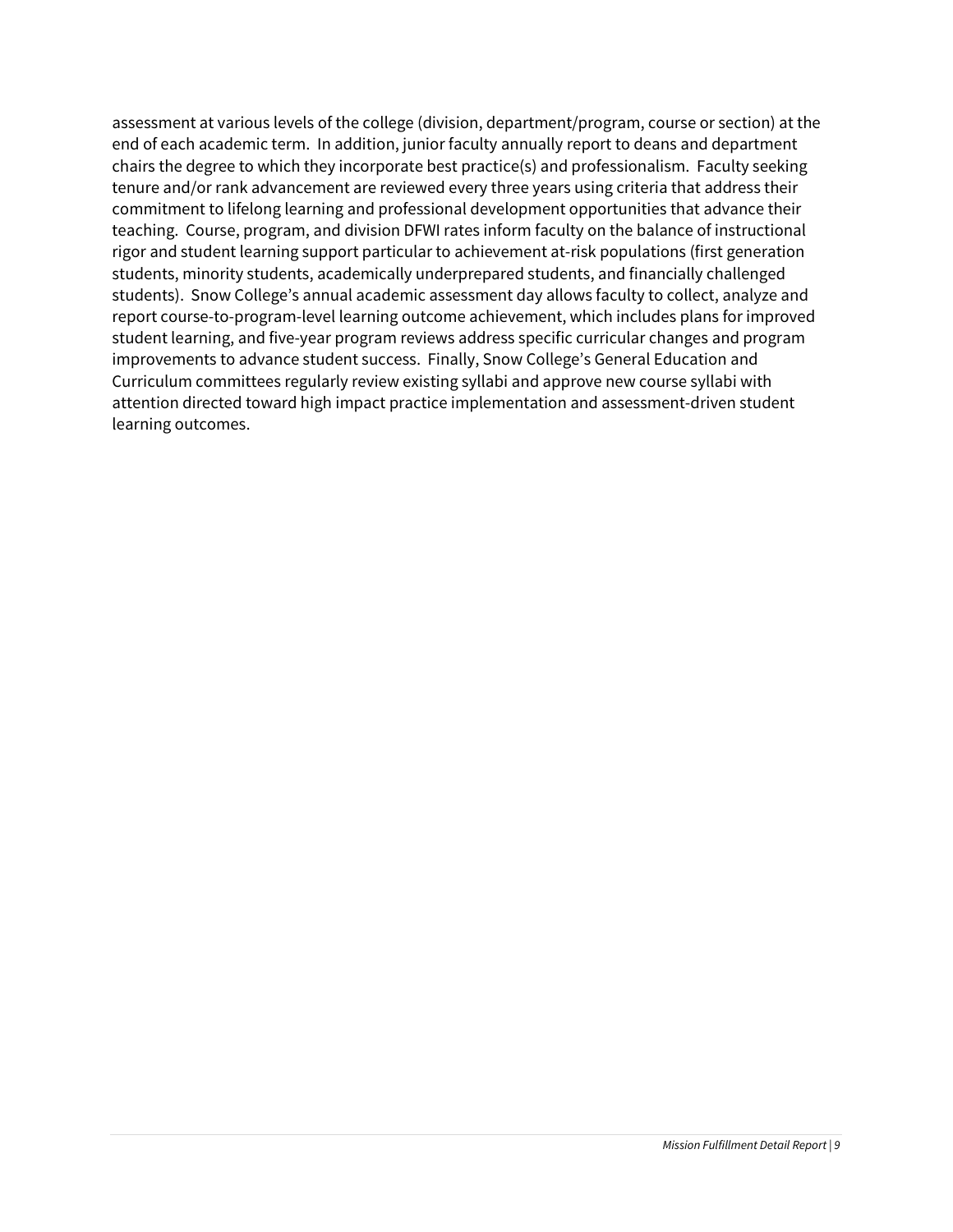| Key Performance Indicator (KPI)                                                              | <b>Target</b> | <b>Current Grade</b>  |  |
|----------------------------------------------------------------------------------------------|---------------|-----------------------|--|
| 3.a: Number of career-to-advanced degree stackable credentials<br>developed per year         | 3             | On Target             |  |
| 3.b: Number of established four-year degrees                                                 | 1             | <b>Exceeds Target</b> |  |
| 3.c: Number of 2+2, 3+1 or other established partnerships                                    | 1             | On Target             |  |
| 3.d: Percent of degrees and certificates in Utah's DWS 5-star<br>Occupation-Related programs | 2%            | $1\%$<br>On Target    |  |
| 3.f: Percent of degrees and certificates in Utah's DWS 4-star<br>Occupation-Related programs | $1\%$         | 2%<br>On Target       |  |

**Goal 3:** *Degree and certificate programs that address the academic and vocational needs of students*

**Rationale:** These indicators provide information on Snow College's pioneering efforts that expand the traditional, narrow role of technical education to include knowledge in science, engineering, math, communication and writing; and supply the customary liberal arts education with readily employable vocational skills. Snow College's uses the number of stackable credentials to measure the innovation of well-designed career pathways that allow students of all ages to both "learn and earn" and build careers with family-sustaining middle-class incomes. As an associate's dominant institution that also offers career and technical education, Snow College's four-year programs uniquely combine an educational foundation with vocational preparation that allows graduates to find immediate employment and/or graduate degree placement. In addition, these programs distinctively address local and regional economic needs. The number of four-year program partnerships measures the College's ability to expand and/or increase locally housed educational opportunities. Starting in 2019, the Utah System of Higher Education (USHE) implemented new performance metrics. Utah code 53B-1-102 (updated in 2017) outlines Utah's System of Higher Education's (USHE) responsibility to "establish measurable goals and metrics and delineate the expected contributions of individual institutions of higher education toward these goals." The number of degrees and certificates associated with Utah's DWS 5-star and 4-star occupation-related programs not only fulfills this requirement, but also allows the college to target program improvements that support USHE's Workforce and Research strategic objectives and contribute to student vocational achievement.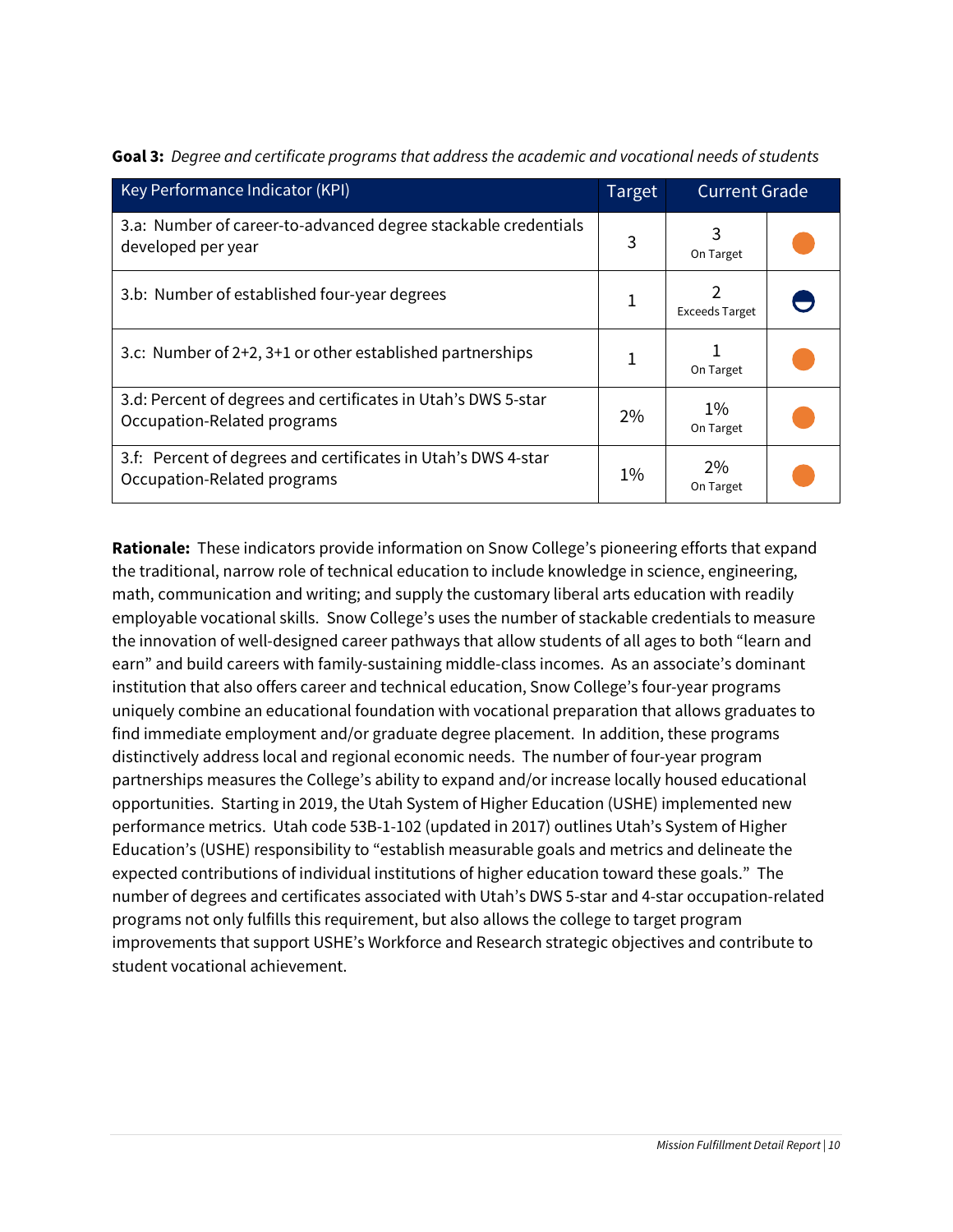# **CORE THEME 3 • ATMOSPHERE OF ENGAGEMENT**

*Snow College creates learning and service opportunities, locally and globally, to engage students, faculty, staff, and surrounding communities*

### **Objectives**

**Goal 1:** *Development of the whole student through wide-ranging student-centered activities and experiences*

| Key Performance Indicator (KPI)                                                                                                                     | <b>Target</b> | <b>Current Grade</b>       |  |
|-----------------------------------------------------------------------------------------------------------------------------------------------------|---------------|----------------------------|--|
| 1.a: Number of service-learning courses                                                                                                             | 40            | 40<br>On Target            |  |
| 1.b: Number of students enrolled in service-learning courses                                                                                        | 830           | 649<br><b>Below Target</b> |  |
| 1.c: Number of Honors program participants                                                                                                          | 135           | 118<br>On Target           |  |
| 1.d: Percentage/number of students participating in co-<br>curricular programs or activities                                                        |               | On Target                  |  |
| 1.e: Percentage/number of students participating in global<br>engagement opportunities (i.e. international partners, tutoring,<br>etc.) and events. | 60            | 68<br>On Target            |  |
| 1.f: Percentage/number of students with on-campus student<br>employment opportunities                                                               | 450           | 568<br>On Target           |  |

**Rationale:** These metrics help Snow College determine the degree to which students participate in learning experiences outside the traditional classroom. They are measurable using Snow College's fine-tuned course section numbering system that delineates the type of course, the type of student, the type of delivery, and the course location. The percentage/number of students participating in cocurricular activities is tracked using the institution's Fine Arts performance ticketing system, Student Life's event feedback forms, and Athletics intramural participation rates. Snow College uses this information to gauge the success of current activities and explore other potentially successful student-engagement undertakings such as E-sports competitions and an intercollegiate E-sports team. Global engagement opportunities are measured by general attendance to on-campus international events and the number of students participating in out-of-class academic support opportunities (e.g. language partners, multi-cultural tutoring, etc.). The number of students with oncampus employment opportunities is tracked by Snow College's Human Resource office using specific employee classification codes. This is complimented by financial aid information regarding the number of employed work-study students.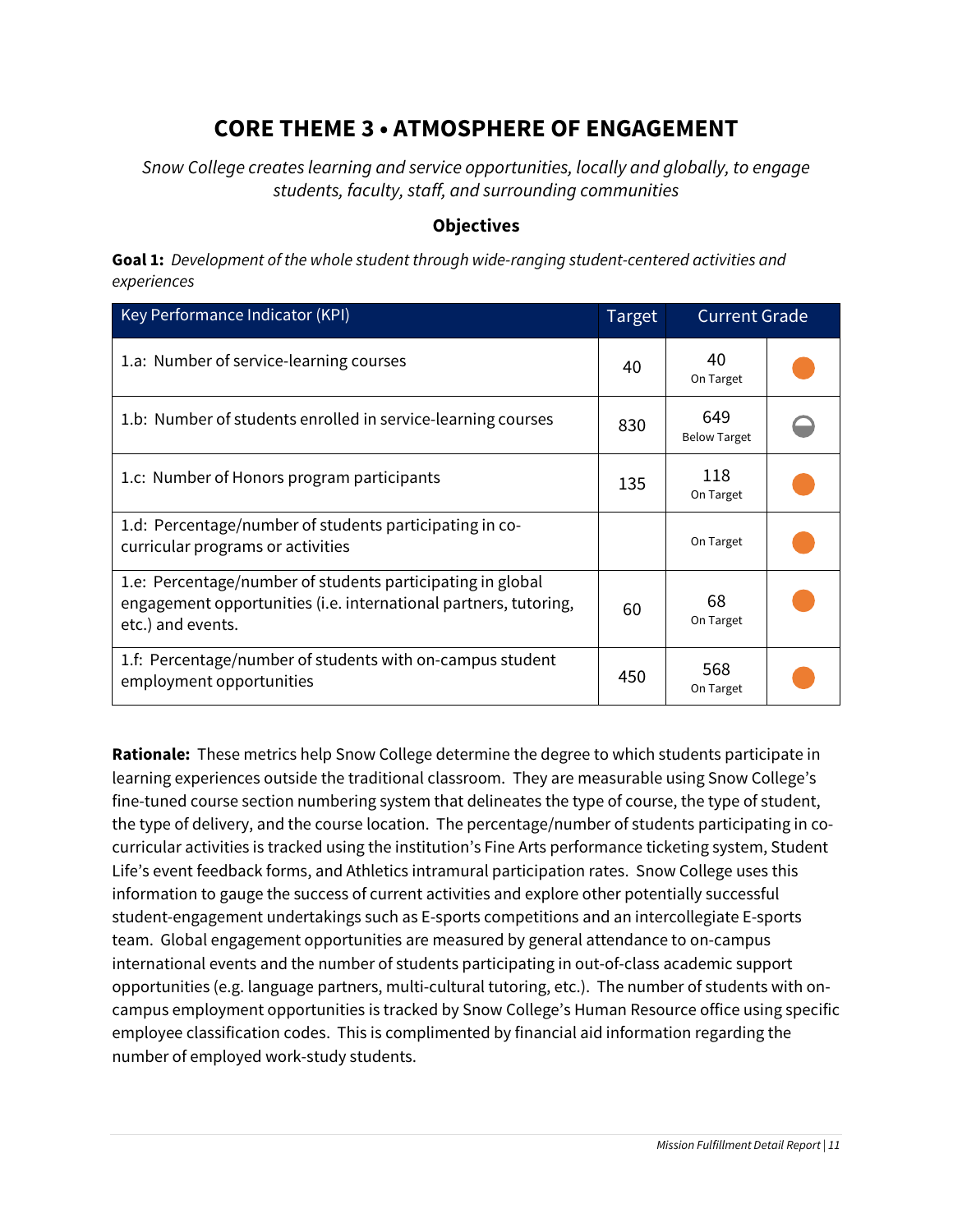| Key Performance Indicator (KPI)                                                        | Target | <b>Current Grade</b>         |  |
|----------------------------------------------------------------------------------------|--------|------------------------------|--|
| 2.a: Number of college-sponsored events for public education<br>students               | 8      | 10<br>On Target              |  |
| 2.b: Number/percent of high school students enrolled in for-<br>credit college courses | 30%    | 34%<br><b>Exceeds Target</b> |  |
| 2.c: Number of continuing education classes and/or events.                             | 5      | 5<br>On Target               |  |
| 2.d: Number of continuing education participants                                       |        | On Target                    |  |
| 2.e: Number of cultural events hosted by the Richfield and/or<br>Ephraim campus        | 20     | On Target                    |  |

**Goal 2:** *Provide learning, cultural, and social opportunities to the surrounding communities*

**Rationale:** Snow College serves as the intellectual, artistic, musical, educational, and sports center of central Utah. These indicators help determine the success to which the college embodies this designation. Data regarding the number of college-sponsored secondary student events was traditionally available through the various host programs, departments, and/or divisions. In 2018, a full-time K-16 Liaison position was created to align the educational goals of Snow College regional school districts, provide programmatic support to faculty hosting on-campus events, and serve as a clearinghouse for all outreach data. Starting fall semester 2012, Snow College became the lead provider of concurrent or dual enrollment instruction to rural high schools throughout the state of Utah. Snow College obtains this information using a fine-tuned course section numbering system, and uses the data to make budget, program, and curricular decisions. Snow College's Continuing Education office tracks the number of courses and participants each semester. Snow College's main campus in Ephraim is home to the Eccles Performing Arts Center which sponsors four high quality theatre and numerous musical productions each year. The Richfield campus is home to the Sevier Valley Center that annually hosts a variety of athletic, concert, and commercial events. Ticketing systems at both facilities allow the institution to track the type of event and the number of participants.